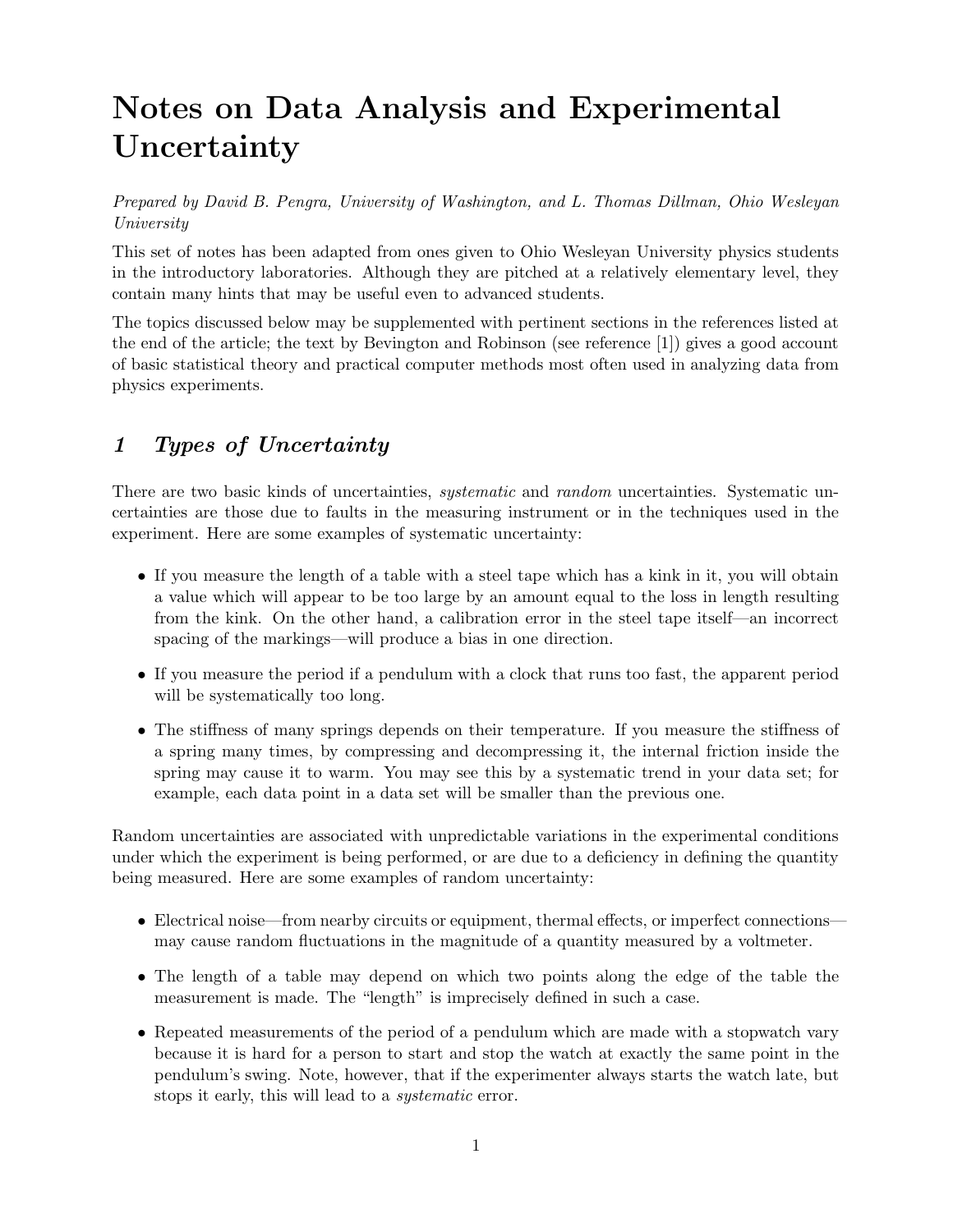Of these two types of uncertainties, random uncertainties are much easier to deal with and to quantify. There is no general procedure for estimating the magnitude of systematic uncertainties as there is for random uncertainties. Only an experimenter whose skill has come through long experience can consistently detect systematic uncertainties and prevent or correct them.

If an experiment has low systematic uncertainty it is said to be accurate. If an experiment has low random uncertainty it is said to be *precise*. Obviously an experiment can be precise but inaccurate or accurate but imprecise. When thinking about uncertainty, it is important to remember these associations, so they are worth repeating:

- Random uncertainty decreases the *precision* of an experiment.
- Systematic uncertainty decreases the *accuracy* of an experiment.

These distinctions are illustrated in Fig. 1. You should avoid falling into the trap of thinking that because the uncertainty of a measurement is always the same, then it is systematic. Systematic uncertainty does not mean that the uncertainty is repeatable. What it means is that the uncertainty involves physics that has not been accounted for in the analysis—two very different ideas.



Figure 1: A "bulls-eye" plot showing the distinction between precision and accuracy in a measurement. The black dots represent data points taken in a measurement of a quantity whose true value is at the center of the circles.

Before proceeding further it may be useful to point out that *blunders* are not a source of uncertainty. They can always be *eliminated completely* by careful work. In your laboratory reports never list misreading the instrument or getting the wrong units as a source of uncertainty!

## 2 The Mean, Standard Deviation, and Standard Deviation of the Mean

Random uncertainty is often associated with the concept of *standard deviation*. This is best illustrated by an example. Suppose ten students each measure the diameter of a steel ball with a micrometer caliper. For a variety of reasons we do not expect all the measurements to be identical. The sources of error include:

- some students tighten the micrometer caliper more than others.
- the steel ball may not be perfectly round.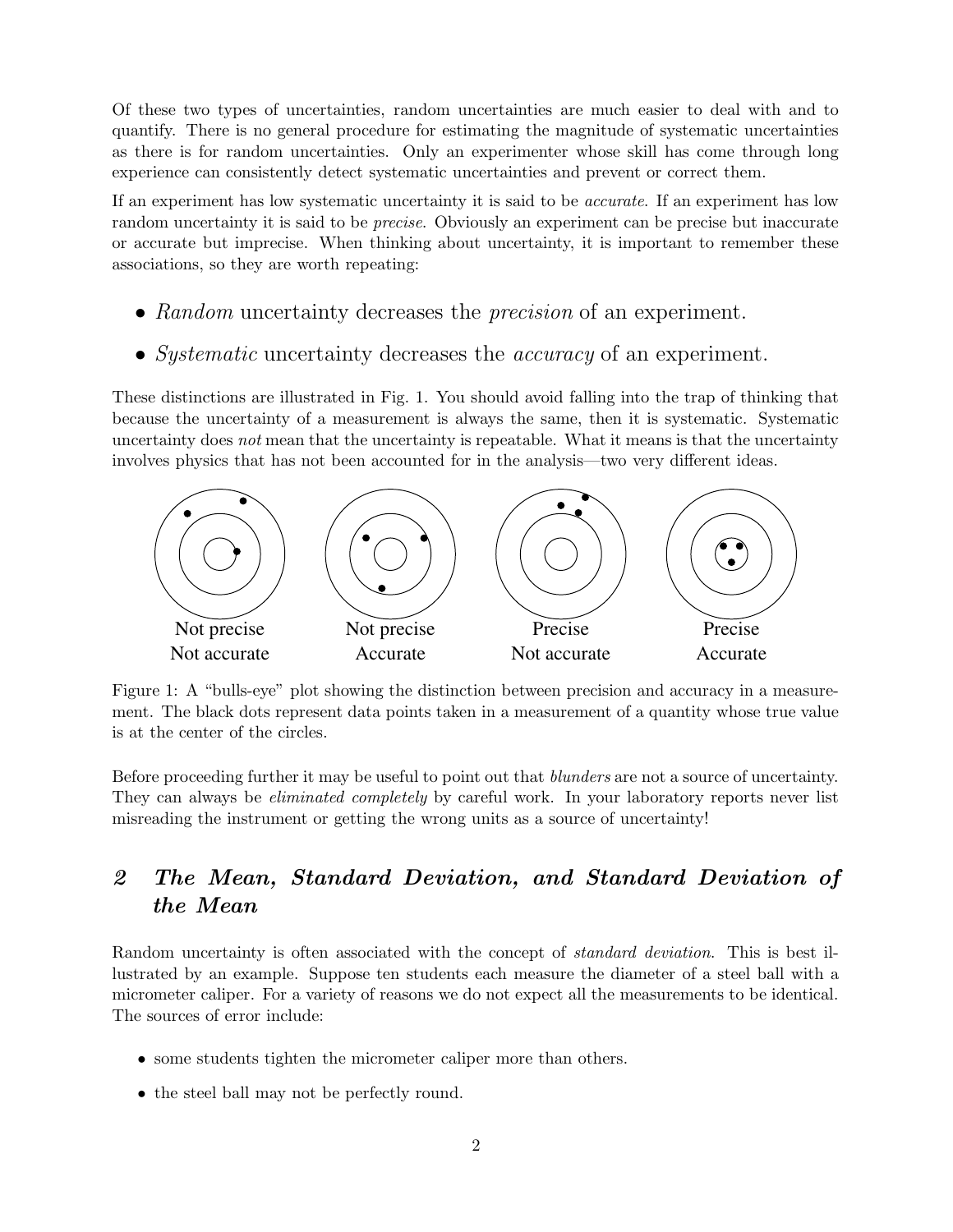- some students may not exercise care to be sure they are measuring a "great diameter"—the ball is not centered between the jaws.
- the temperature of the steel ball may change with time as the ball is handled and hence its diameter may change slightly through thermal contraction or expansion.
- there may be varying amounts of corrosion on the steel ball.

Exercise 1 Which of the above sources of error contribute to systematic uncertainty? Which contribute to random uncertainty? Explain how you came up with your answers.

The obvious question to ask is, "What is the *best* value for the diameter of the steel ball?" If the sources of error are random, that is, they give values for the diameter which vary randomly above and below the "true" value, but do not skew all of the values in one particular direction, then an obvious procedure to get the best value for the diameter is to take the average or arithmetic mean. The mean of a set of numbers is defined as the sum of all the numbers divided by the number of them. In mathematical language, if we have N observations and  $x_i$  represents any one of the observations (i.e.  $i$  can have any integer value from 1 to  $N$ ), then the arithmetic mean, which we designate by the symbol,  $\overline{x}$ , is given by

$$
\overline{x} = \frac{x_1 + x_2 + \dots + x_N}{N} = \frac{1}{N} \sum_{i=1}^{N} x_i.
$$
 (1)

Having obtained a mean or "best" value,  $\overline{x}$ , it is important to have a way of stating quantitatively how much the individual measurements are scattered about the mean. For a precise experiment we expect all measurements to be quite close to the mean value. The extent of scatter about the mean value gives us a measure of the precision of the experiment, and thus, a way to quantify the random uncertainty.

A widely accepted quantitative measure of scatter is the sample standard deviation, s. For the special case where all data points have equal weight, the sample standard deviation is defined by the equation,

$$
s = \sqrt{\frac{\sum_{i=1}^{N} (x_i - \overline{x})^2}{N - 1}}.
$$
\n(2)

Although this equation may not be intuitive, inspection of it reveals that s becomes larger if there is more scatter of the data about the mean. This is because  $(x_i - \overline{x})^2$  for any particular i will on the average increase with greater scatter of the data about the mean so that  $\sum (x_i - \overline{x})^2$  increases. Note that s has the same units as  $x_i$  or  $\overline{x}$  since the square root of the sum of squares of differences between  $x_i$  and  $\overline{x}$  is taken.

The standard deviation s defined by Eq. (2) provides the random uncertainty estimate for any one of the measurements used to compute s. Intuitively we expect the mean value of the measurements to have *less* random uncertainty than any *one* of the individual measurements. It can be shown that the standard deviation of the *mean* value of a set of measurements  $\sigma_m$ , ("sigma-em") when all measurements have equal statistical weight, is given by

$$
\sigma_m = \sqrt{\frac{\sum_{i=1}^N (x_i - \overline{x})^2}{N(N-1)}} = \frac{s}{\sqrt{N}}.
$$
\n(3)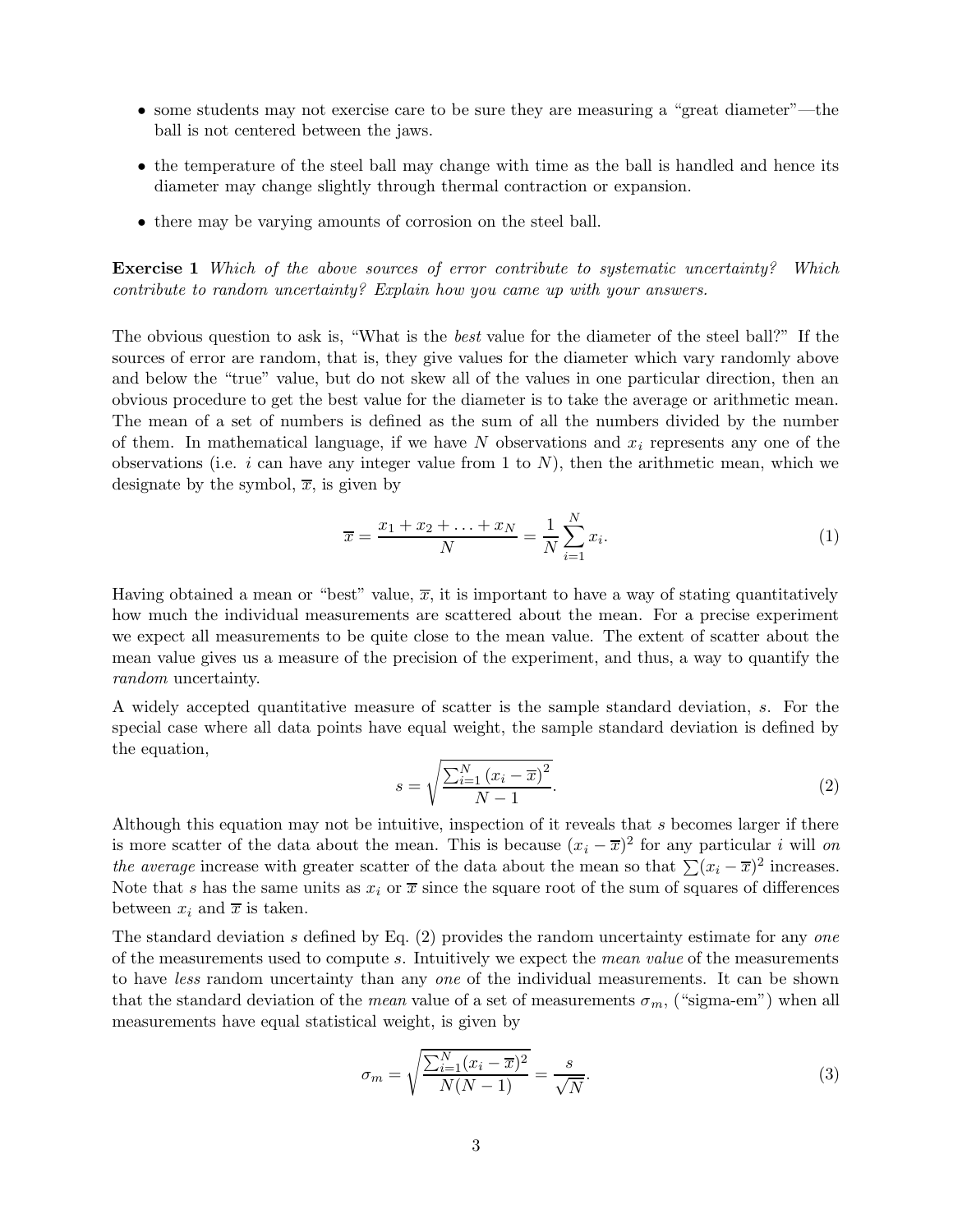Note that  $\sigma_m$  is necessarily smaller than s. When we speak of the uncertainty  $\sigma$  of a set of measurements made under identical conditions, we mean that number  $\sigma_m$  and not s. It is most important that the student distinguish properly between standard deviation associated with individual data points, s, and standard deviation of the mean of a set of data points,  $\sigma_m$ .

Exercise 2 Five students measure the mass of an object by making two separate measurements each. These measurements, in grams: 9.80, 9.87, 9.89, 9.95, 9.91, 9.98, 9.92, 10.05, 9.97, 9.84.

- 1. Calculate the mean, the standard deviation, and standard deviation of the mean, using your calculator and the above formulas. Show how you made the calculations.
- 2. Do the same calculations as in part 1 but using the statistical package on your calculator. Refer to your calculator's manual for instructions. If you have lost your manual, you may be able to find the instructions at the manufacturer's website; for example, Texas Instruments has copies of their manuals at http://www.ti.com/. Usually, in lab you will use your calculator to find means and standard deviations rather than doing the calculations by hand, so it is important to know how this is done. Write the results down, along with a brief description of how you performed them.

#### 3 Stating Results with Uncertainty

There are two common ways to state the uncertainty of a result: in terms of a  $\sigma$ , like the standard deviation of the mean  $\sigma_m$ , or in terms of a percent or fractional uncertainty, for which we reserve the symbol  $\epsilon$  ("epsilon"). The relationship between  $\epsilon$  and  $\sigma$  is as follows. Let the quantity of interest be  $x$ , then, by definition,

$$
\epsilon_x \equiv \frac{\sigma_x}{x} \,. \tag{4}
$$

When stating a result and its uncertainty in a report, one typically uses the form  $x \pm \sigma_x$ , with the units placed last. For example, if the mass of an object is found to be 9.2 g and the uncertainty in the mass is 0.3 g, one would write

$$
m = 9.2 \pm 0.3
$$
 g.

When using scientific notation, the factor of ten multiplier should come *after* the significant digits and uncertainty. Write

$$
m = (9.3 \pm 0.3) \times 10^{-3} \text{ kg},
$$

not

$$
m = 9.3 \times 10^{-3} \pm 0.3 \times 10^{-3}
$$
 kg, (WRONG!)

and certainly not

$$
m = 9.3 \times 10^{-3}
$$
 kg  $\pm 3.0 \times 10^{-4}$  kg. (WRONG!)

Sometimes one will present uncertainty in terms of  $\epsilon$ , but in this case,  $\epsilon$  is usually multiplied by 100, so that one would say, "The mass of the object is 9.2 grams with an uncertainty of 3 percent." Unless otherwise instructed, you should state all of your measurements following the first form, using  $\sigma$ . There is one important distinction between  $\sigma$  and  $\epsilon$  when stating results:  $\sigma_x$  always has the same units as x, while  $\epsilon$  is always unitless. Failure to be conscious of this difference typically costs students many points.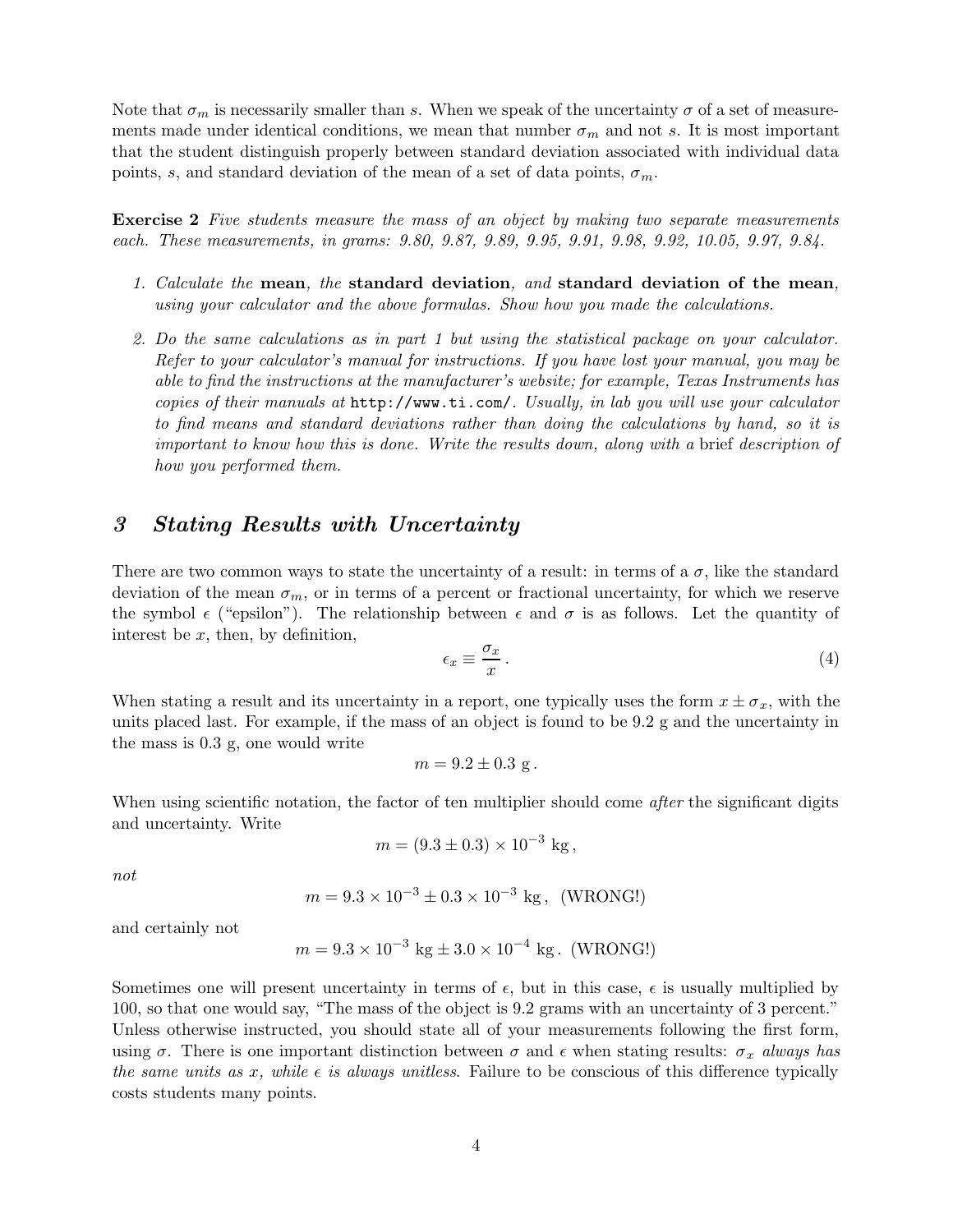#### 4 Comparing Quantities with Uncertainty

Frequently one wants to know whether two numbers obtained by two different methods but hypothetically referring to the same physical quantity *agree*. The term "agreement" means something very specific in an experiment. If uncertainties for one or both numbers (expressed by an associated  $\sigma$ ) have been calculated, one can say that the two numbers agree with each other if they *overlap* within their uncertainties. For example, if a theory predicts that the density of an object should be  $10.0 \pm 0.1$  g/cm<sup>3</sup>, and a measurement gives a value of  $9.8 \pm 0.3$  g/cm<sup>3</sup>, then we can say the two values agree within the experimental uncertainty. But if the measurement gave instead  $9.81 \pm 0.02$  g/cm<sup>3</sup>, then we would be forced to admit that the two values did not agree.

In the case of disagreement, the experimenter faces a problem: what effects have not been accounted for? There could be a source of additional random error that has not been appreciated, or more vexing, there may be a source of systematic error that is fouling the accuracy of the measurement. Generally, sources of random error are easier to track down and rectify; but in so doing, one may uncover other sources of systematic error that were previously invisible!

You will often be asked to determine what the dominant source of error is in a particular experiment. In general, this is a subtle problem as there is no general method for determining systematic error. However, one important clue can be used when comparing measurements with each other, or with theory: if the measured quantity including the uncertainty calculated from random sources of error does not overlap with another expected value (either from another experiment or theory) then you can assume that the systematic error in the experiment dominates the experimental error. This is especially true when comparing against theoretically calculated values, as the theory almost always assumes some simplifications in order to make the calculation reasonable (for example, neglecting the weight of a string or assuming that friction is zero). To reiterate: systematic error comes into an experiment when the experimenter neglects some important physics in the analysis.

In quick measurements, we may not always calculate uncertainties for the quantities we measure. In these cases, the best we can state is that two values disagree by some amount. This disagreement is usually presented as a percent of the value of the quantity. For example, if we did not have uncertainties calculated for the above two density values, we could say that they disagree by

$$
\left|\frac{9.8 - 10.0}{10.0}\right| \times 100 = 2\% \tag{5}
$$

The general rules for comparing results in lab reports are these:

- If uncertainties exist, state the quantities with their uncertainty, and see if they overlap. If they do, they agree. If not, they don't, and you should try to explain why, that is, discuss the physics of the experiment and try to come up with some sources of systematic error.
- If uncertainties do not exist, calculate a percent disagreement. If the percent disagreement is less than a few percent, the results are probably in agreement. If the disagreement is more than ten percent, they are probably not in agreement, and you should try to explain why.

**Exercise 3** The manufacturer of the mass that was measured by the students in Exercise 2 claims that the mass is 10 g, within  $0.4\%$ . Is this a valid claim? Discuss whether your result agrees with the manufacturer's claim, following the guidelines above.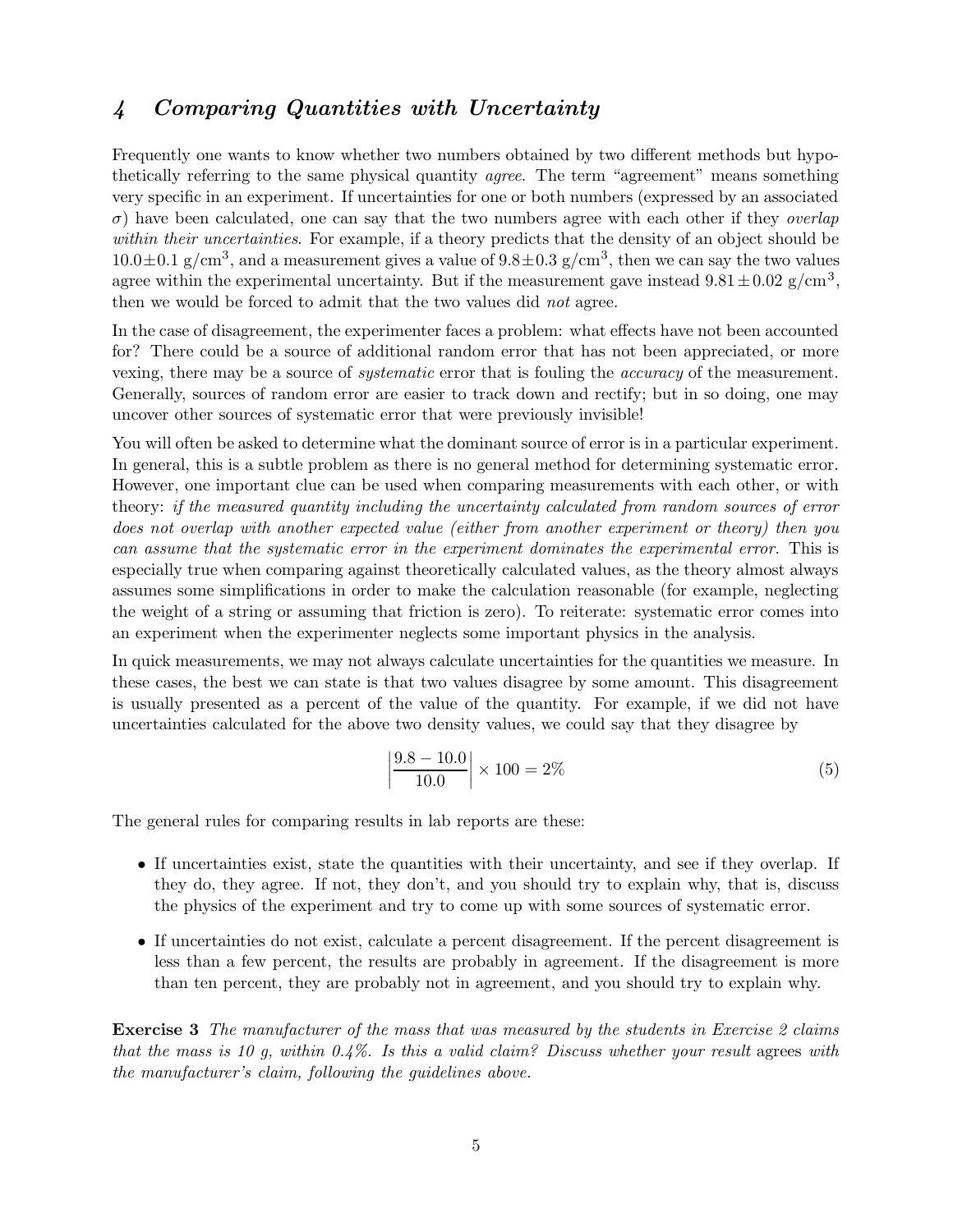### 5 Significant Digits

Most students learn the idea of significant digits in high school, at about the same time that they learn "scientific notation". But the results of uncertainty analysis complicates matters: What if the uncertainty is very large? What are the significant digits for  $\sigma$  itself? What is the uncertainty of a result that is measured repeatedly with a digital instrument (like a voltmeter), and the same number is recorded every time? These questions cause much confusion.

Here are some guidelines:

• The uncertainty  $\sigma$  in the final result should have, at most, 2 digits, and more commonly 1 digit. Remember, all uncertainty calculations are estimates; there is no such thing as an "exact uncertainty". Use this rule: if the first digit of  $\sigma$  is 1, use 2 digits for sigma, e.g.,  $\sigma_x = 0.14$  g, or  $\sigma_x = 0.3$  g, but not  $\sigma_x = 0.34$  g.

The result itself should be stated to the same precision as  $\sigma_x$ . For example, you should write  $9.5 \pm 0.3$  g, or  $9.52 \pm 0.14$  g, but not  $9.52 \pm 0.3$  g.

• If  $\sigma$  is especially large, you will lose significant digits. For example, suppose that multiple measurements are made with an instrument that is precise to 3 digits, and mean value of 9.52 g is found, but for other reasons the data points varied so that the standard deviation of the mean was 2 g. The result would have to be reported as  $9 \pm 2$  g.

If the measurement is so bad that  $\sigma$  is larger than the value itself, you may have no significant digits, but only know the order of magnitude. This case is most common when the quantity in question is expected to be close to zero—such measurements may only give an upper or lower bound on the quantity.

- If  $\sigma$  is calculated to be much smaller than the smallest digit of your measurement, then assume that  $\sigma$  is equal to "1" of the smallest digit. For example, if a measurement of a mass gives exactly 9.52 g ten times, the result should be stated as  $m = 9.52 \pm 0.01$  g. Thus you may need to round your uncertainty up to the least significant digit in your measurement.
- Do not confuse round-off errors with uncertainty. With calculators and computers, there is no reason to prematurely truncate a result, just because it is found to be uncertain. If properly used, the formulas for propagating uncertainty will take care of the uncertainty in the final result. So keep your extra digits as you go (at most one or two extra, if calculating by hand), but make sure to adjust the final result when you present your measurements for comparison.

## 6 Propagation of Uncertainty

The method of computing the uncertainty in a result which depends on several variables, each with its own uncertainty, is called propagation of uncertainty, or casually error propagation. Suppose we have measured the length and width of a table and have computed the standard deviation of the mean value for both the length and the width. Our aim is to determine the area of the table and an associated standard deviation of the area. It can be shown that the best estimate of the area is simply the mean length times the mean width.

What uncertainty should we associate with this same area? The answer is not obvious and in fact we can distinguish two distinct extreme cases: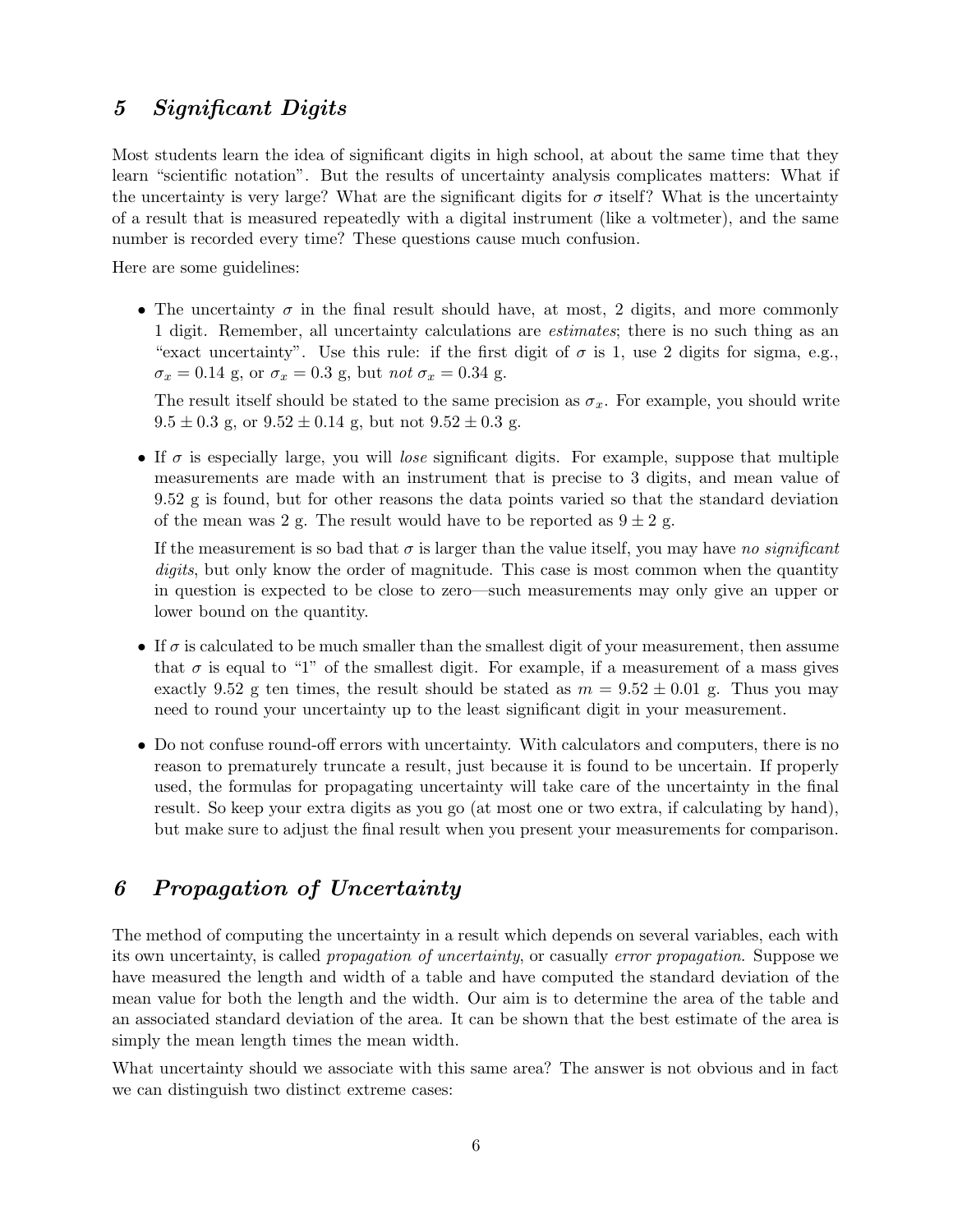Table 1: Common formulas for propagating uncertainty. These equations can be combined in the cases of more complicated formulas, or the student may work directly from equation (6).

| Functional Form                     | Formula                    | Uncertainty formula                                       |
|-------------------------------------|----------------------------|-----------------------------------------------------------|
| Product or Quotient                 | $f = xy$ or $f = x/y$      | $\epsilon_f = \sqrt{\epsilon_x^2 + \epsilon_y^2}$         |
| Sum or Difference                   | $f = x + y$ or $f = x - y$ | $\sigma_f = \sqrt{\sigma_x^2 + \sigma_y^2}$               |
| Product of factors raised to powers | $f = x^m y^n$              | $\epsilon_f = \sqrt{m^2 \epsilon_x^2 + n^2 \epsilon_y^2}$ |
| Constant multipliers                | $f = Kx$ (K = constant)    | $\sigma_f = K \sigma_x$                                   |
| Logarithmic functions               | $f = \log_e(x)$            | $\sigma_f = \epsilon_x$                                   |
|                                     | $f = log_{10}(x)$          | $\sigma_f = \log_{10}(e) \epsilon_x = 0.4343 \epsilon_x$  |
| Exponential functions               | $f=e^x$                    | $\epsilon_f = \sigma_x$                                   |
|                                     | $f=10^x$                   | $\epsilon_f = \log_e(10)\sigma_x = 2.303\sigma_x$         |

- The uncertainties in the length and width are *completely independent*.
- The uncertainties in the length and width are *completely dependent*.

If the uncertainties are completely independent, the possibility of compensation occurs. That is, if the uncertainty in the length causes the area to be too large, then the uncertainty in width  $may$ be such as to cause the area to be too small. On the average, the total uncertainty in the area will be algebraically less than the sum of the separate contributions to the uncertainty in the area. On the other hand, for completely dependent uncertainties, we must take into account the fact that the uncertainties are always correlated. This leads to complications involving a quantity called the covariance of two correlated quantities which we do not discuss in this elementary account. The case of completely independent uncertainties is nearly approached in many experimental situations, and we confine our attention to this case.

Without going into the derivations (see [1], pp. 36–41 for further details), the theory of error analysis gives a general formula for the uncertainty when a result is found by a calculation from a collection of measurements. The formula is based on the idea of a first-order Taylor series expansion of functions of many variables. It is valid when the various uncertainties  $\sigma_i$  of the *i* different variables are small compared to the values of the quantities and on the requirement that the uncertainties are uncorrelated with each other. Specifically, if the desired result is a well-behaved function  $f(x, y, z, \ldots)$  of the physical variables  $x, y, z, \ldots$  which have uncertainties  $\sigma_x, \sigma_y, \sigma_z, \ldots$ , then the uncertainty in the value of the result  $\sigma_f$  is given by the formula

$$
\sigma_f^2 = \sigma_x^2 \left(\frac{\partial f}{\partial x}\right)^2 + \sigma_y^2 \left(\frac{\partial f}{\partial y}\right)^2 + \sigma_z^2 \left(\frac{\partial f}{\partial z}\right)^2 + \dots,
$$
\n(6)

where the partial derivatives are all evaluated at the best known values of  $x, y, z, \ldots$ 

We give the equations required to propagate uncertainty for a number of simple cases. All of the formulas in Table 1.1 may be derived from equation (6) and the functional form that is listed. See [1, pp. 44–47] for derivations.

We expect students to learn how to propagate uncertainty for simple cases which are covered by the above equations. For example, suppose you have an equation for some physical quantity, say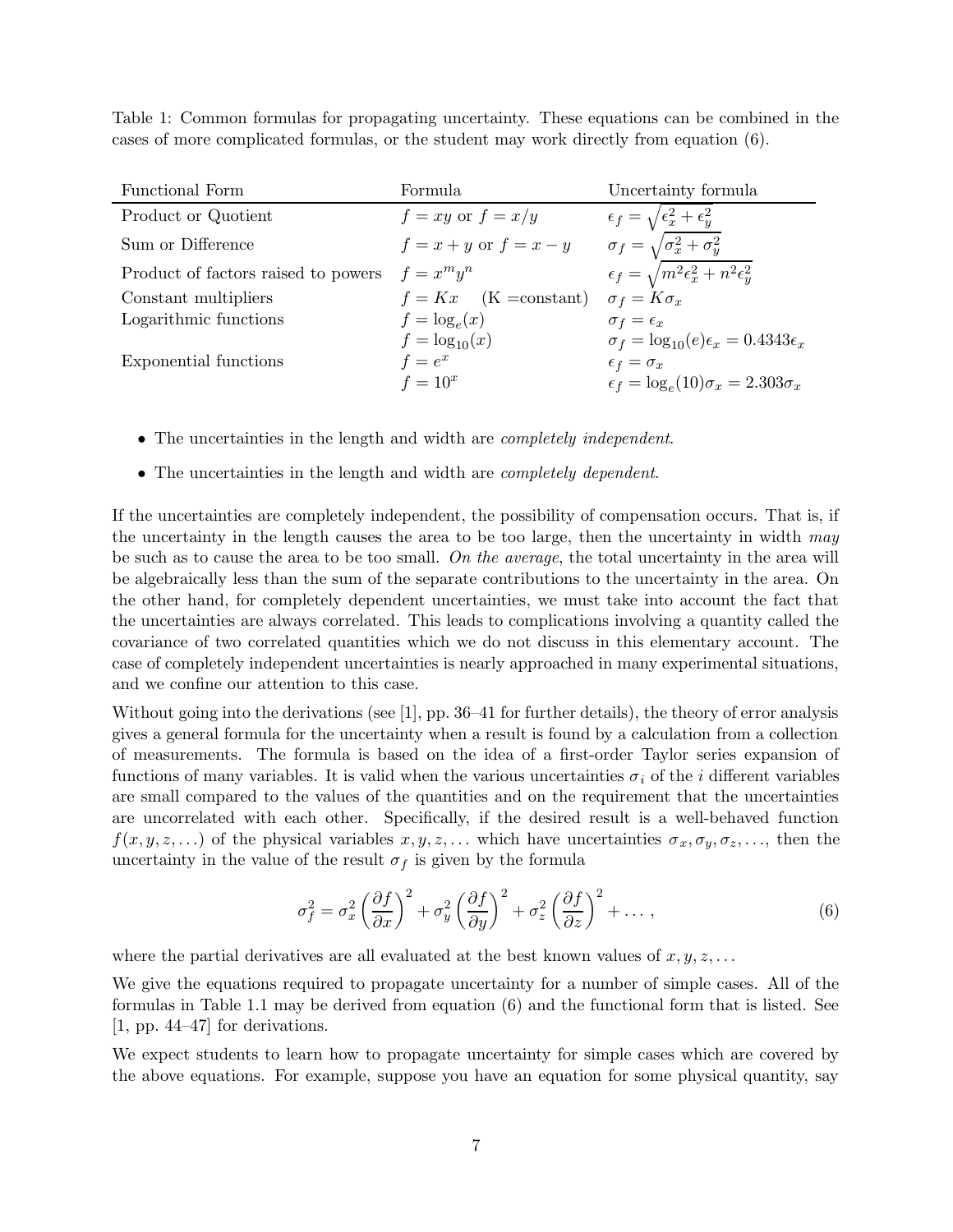$F$  which is related to another physical quantity, say  $r$  by the formula

$$
F = -\frac{2\pi K}{r^2} \,,\tag{7}
$$

where K is a physical constant with no uncertainty. This equation is of the form  $f = x^m y^n$  where x corresponds to  $2\pi K$ , and y corresponds to r; in this case,  $m = 1$  and  $n = -2$ , so the uncertainty formula is

$$
\epsilon_F = \sqrt{m^2 \epsilon_{2\pi K}^2 + n^2 \epsilon_r^2} = \sqrt{1^2 \cdot 0^2 + (-2)^2 \cdot \epsilon_r^2} = 2\epsilon_r \ . \tag{8}
$$

Note that because  $2\pi K$  has no uncertainty,  $\epsilon_{2\pi K} = 0$ , and it drops out of the equation for  $\epsilon_F$ . To find  $\sigma_F$ , you would then simply calculate  $\sigma_F = |F \epsilon_F|$ . The quantities  $\sigma_f$  and  $\epsilon_f$  are always positive, as should be evident from the defining formulas (3) and (6).

The formulas in Table 1 are not just math; we can read some physics into their form. For example, in the case of constant multipliers, if one scales each data point by a constant, then the uncertainty in the mean value should also scale up proportionally. More interestingly, if you were to measure the area of a square by two *independent* measurements of the length x and the width y, you would use the product or quotient formula to propagate the uncertainty, as  $A = xy$ . In this case the errors in the two measurements may be opposite, leading to a better final result. But if you used only the length measurement x, and assumed that the width y were the same as the length, then the possibility of two measurement errors working against each other would be lost, and you would have to use the formula  $A = x^2$ . In this case, the exact same measurement is used twice, so the errors in width versus length can't cancel. To propagate the uncertainty, you would use the formula for the product of factors raised to powers, which gives a larger final uncertainty than in the former case.

Exercise 4 In an experiment with an air track, an experimenter wishes to determine the average speed of an air track cart between two photogates. The distance  $\Delta x$  between the photogates is given by  $\Delta x = 1.000 \pm 0.003$  m, and the time of travel  $\Delta t$  between these two points is  $\Delta t = 2.3 \pm 0.1$  s. Calculate the average speed  $s = \Delta x/\Delta t$ , the fractional uncertainty  $\epsilon_s$ , and the absolute uncertainty  $\sigma_s$  given these data. Show your work, and state the results using correct significant digits, and following the format given in the section Stating Results with Uncertainty.

- Exercise 5 1. To measure the density of a rectangular object, an experimenter measures the object's volume and mass. The volume is given by the formula  $V = LWH$ , where L is the length, W is the width, and H is the height. The density  $\rho$  is given by  $\rho = m/V$ , where m is the object's mass. If the measurement of the mass is uncertain by  $2\%$ , and each of L, W and H is uncertain by  $4\%$ , what is the uncertainty, in percent, of the density  $\rho$ ? Show your work.
	- 2. The experimenter conducts the same density measurement with a second sample that is spherical in shape. The mass is again uncertain by 2%. The diameter d of the sphere is measured to a precision of  $4\%$ . The volume V of a sphere is given by the formula

$$
V = \frac{4\pi}{3} \left(\frac{d}{2}\right)^3
$$

What is the percent uncertainty of the density  $\rho$  in this case? Show your work. Why is the uncertainty in this case different than in the case of a rectangular object? What is the underlying reason (not just how are the formulas different)?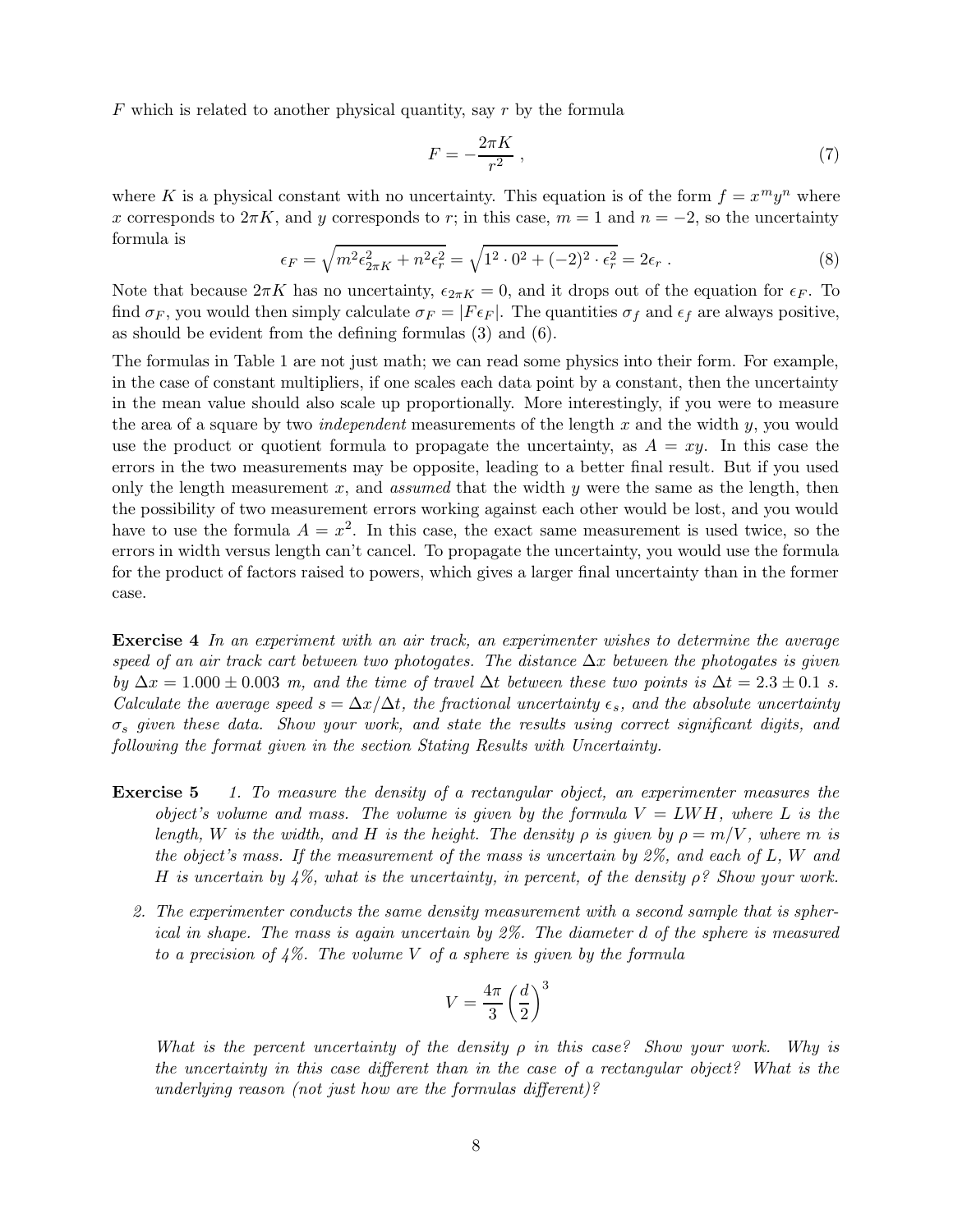#### 7 Least Squares Curve Fits

The method of least squares is often applied to determine the "best" curve through a set of data points that is suspected to exhibit a functional relationship. If all the points have nearly the same weight/uncertainty then we can try to arrange the curve so that as many points fall above the line as below. However, it is not always clear how to "eyeball" for the best curve, thus analytical techniques become necessary. The least-squares technique may be described as follows: Suppose you have a functional form  $f(x; a, b, \ldots)$  which you would like to represent the data set as well as possible, and where  $a, b, \ldots$  are adjustable parameters that can be varied in order to produce the best fit curve. The function may be a line  $(f(x) = mx + b$ , where the parameters are m and b) a higher-order polynomial (with more parameters), or some complicated function like a sine curve (with the amplitude, frequency and phase as parameters).

For each data point  $(x_i, y_i)$  the least-squares technique is to compute  $y_i - f(x_i; a, b, \ldots)$ , and then to calculate a quantity known as  $\chi^2$  ("chi-square"), which is given by

$$
\chi^2 = \sum_{i} \frac{[y_i - f(x_i; a, b, \ldots)]^2}{\sigma_i^2},\tag{9}
$$

where the  $\sigma_i$  is the uncertainty of each data point. The best fit is found by adjusting the parameters  $a, b, \ldots$  and calculating  $\chi^2$  until the minimum value is achieved. If there are N data points and n adjustable parameters, one can calculate the "reduced chi-square",

$$
\chi_{\nu}^2 = \frac{\chi^2}{\nu} \equiv \frac{\chi^2}{N - n} \,. \tag{10}
$$

The quantity  $\nu$  is known as the "degrees of freedom" in the problem. If one is able to adjust the parameters so that  $\chi^2_{\nu} \approx 1$ , then a "good fit" can be asserted: in this case, the difference between the fit curve and the data is, on average, about as big as the uncertainty in the data itself.

The general theory of curve fitting is very subtle, and beyond the scope of this article. But we do have computer programs that can make such fits at our disposal. These programs not only find the best fit parameters, but also produce the uncertainties in the parameters. When propagating uncertainty, you should use the values of  $\sigma$  given by the computer programs in the error propagation formulas.

#### References

- [1] Bevington, Philip R., and D. Keith Robinson Data Reduction and Error Analysis for the Physical Sciences, 3rd edition, McGraw-Hill, New York, 2003.
- [2] Barford, N. C., Experimental Measurements: Precision, Error and Truth, Addison-Wesley Publishing Company, Inc., Reading, Massachusetts, 1967.
- [3] Beers, Yardly, Introduction to the Theory of Error, Addison-Wesley Publishing Company, Inc., Reading, Massachusetts, 1953.
- [4] Hawkins, C. E., and Niewahner, J. H., Data Analysis, Graphing and Report Writing, 1st ed., Mohican Publishing Co., Loudonville, Ohio, 1983.